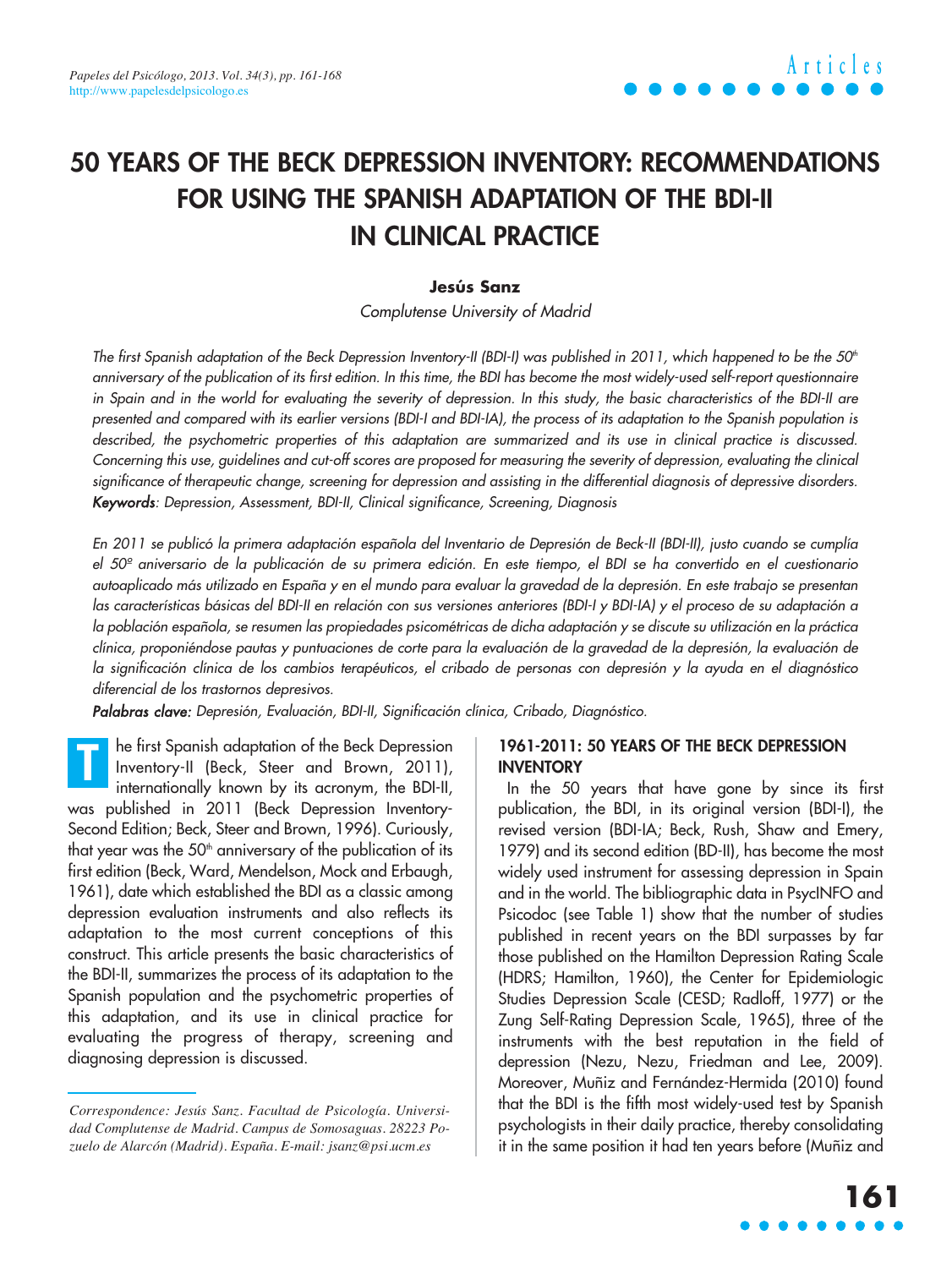# A **r** t i c l e s

Fernández-Hermida, 2000), which is not surprising, since all its versions have been translated into Spanish and validated in Spain: BDI-I (Conde and Useros, 1974), BDI-IA (Vázquez and Sanz, 1997) and BDI-II (Beck et al., 2011).

It is hard to determine why it is so popular. The fact that the original BDI was published as an annex to an article in a widely-read scientific journal with an excellent reputation, and that version could be used for free may have initially contributed to its popularity. However, the two more recent versions (BDI-IA and BDI-II) have had all rights reserved since the beginning, and were marketed by a publisher. Furthermore, other selfrating instruments for depression, such as the SDS, are about as old, were originally published in the same journal or others with similar distribution and reputation, and could have been used for free, and still can be, however, they have never been as popular as the BDI. Other reasons for its popularity lie in the growing prestige acquired by its creator, Aaron Beck, and the gradual diffusion and success of his cognitive theory and therapy of depression. The BDI was adopted as the standard instrument in numerous studies designed to test cognitive depression models, including the Beck theory, which dominated the field of psychological theory in this field in the nineteen-eighties and nineties, and still does (Sanz and Vázquez, 2008; Tennen, Hall and Affleck, 1995), and the many studies done on the effectiveness of Beck's cognitive therapy, and of psychotherapy in general, for depression,

**TABLE I NUMBER OF STUDIES IN THE PSYCINFO AND PSICODOC DATABASES ON THE MAIN DEPRESSION ASSESSMENT INSTRUMENTS**

| Instrument                        | <b>PsycINFO</b><br>(2002-2013)* | Psicodoc… |
|-----------------------------------|---------------------------------|-----------|
| Beck Inventory of Depression      | 18723                           | 352       |
| Hamilton Depression Rating Scale  | 9528                            | 109       |
| Center for Epidemiologic Studies  |                                 |           |
| Depression Scale                  | 8505                            | 67        |
| Zung Self-Rating Depression Scale | 1150                            | 50        |

\*Note. Searches on May 1, 2013 and limited to 2002 to 2013, with the following combinations of words in the field "tests and measures": "Beck Depression Inventory"; "Hamilton Rating Scale for Depression" or "Hamilton Depression Rating Scale"; "Self-Rating Depression Scale" or "Zung Depression Scale"; "CES-D" or "Center for Epidemiologic Studies Depression".

…Searches made on May 1, 2013 with the following combinations of words in the field "simple search": "inventory and Beck and depression" or "BDI and depression"; "Hamilton and scale and depression" or "HRSD and depression" or "HDRS and depression" or "HAM and depression"; "Zung and scale and depression" or "Zung and SDS" or "SDS and depression"; "CES-D and depression" or "scale and depression and center and studies and epidemiological".

studies which also began to proliferate at that time and have continually increased to date (Cuijpers, Li, Hofmann and Andersson, 2010). Finally, the BDI characteristics themselves (e.g., brief, easy application, scoring and interpretation) and its good psychometric properties have also contributed to its popularity, although perhaps only partially, since there other instruments, such as the CESD or the SDS which have similar characteristics and psychometric properties and are not, however, as popular.

# **THE DIFFERENT VERSIONS OF THE BDI: BDI-I, BDI-IA AND BDI-II**

Many of the BDI characteristics have remained constant in all three versions (see Table 2). For example, all of them contain 21 items, each of which is comprised of several statements about the same depressive symptom in order from least to most severe. The person assessed must choose the one that describes his condition best. In each item, the choices are scored from 0 to 3, so the inventory score range is 0-63. However, the content of the three versions is quite different (e.g., the time frame of the instructions, item content, number of choices on each item) which have led to differences in interpretation of their scores (e.g., the cut-off scores for different levels of severity of depression are slightly higher in the BDI-II than on the BDI-I) or their psychometric properties (e.g., the indices of internal consistency and factor validity of the BDI-II are higher than the BDI-I or BDI-IA; Beck et al., 2011; Botella and Ponte, 2011; Sanz and García-Vera, 2009) (see Table 2).

The BDI-II has been substantially modified from the BDI-I and BDI-IA to cover all the DSM-IV symptomatic diagnostic criteria for depressive disorders (APA, 1995) (see Table 2). Specifically, the BDI-II instructions ask about the state of the person assessed during the last two weeks instead of the last week (BDI-IA) or the same day on which the instrument is filled in (BDI-I). Thus, the BDI-II instructions assess the presence of depressive symptomology during the minimal period necessary for diagnosis of a major depressive episode according to the DSM-IV. In addition, four items on the BDI-IA were omitted from the BDI-II and replaced by others that evaluate DSM-IV diagnostic criteria symptoms, which furthermore, are typical of severe depression (agitation, worthlessness, concentration difficulty, loss of energy). Items on loss of appetite and insomnia are also modified in the BDI-II so that increases in appetite and sleep can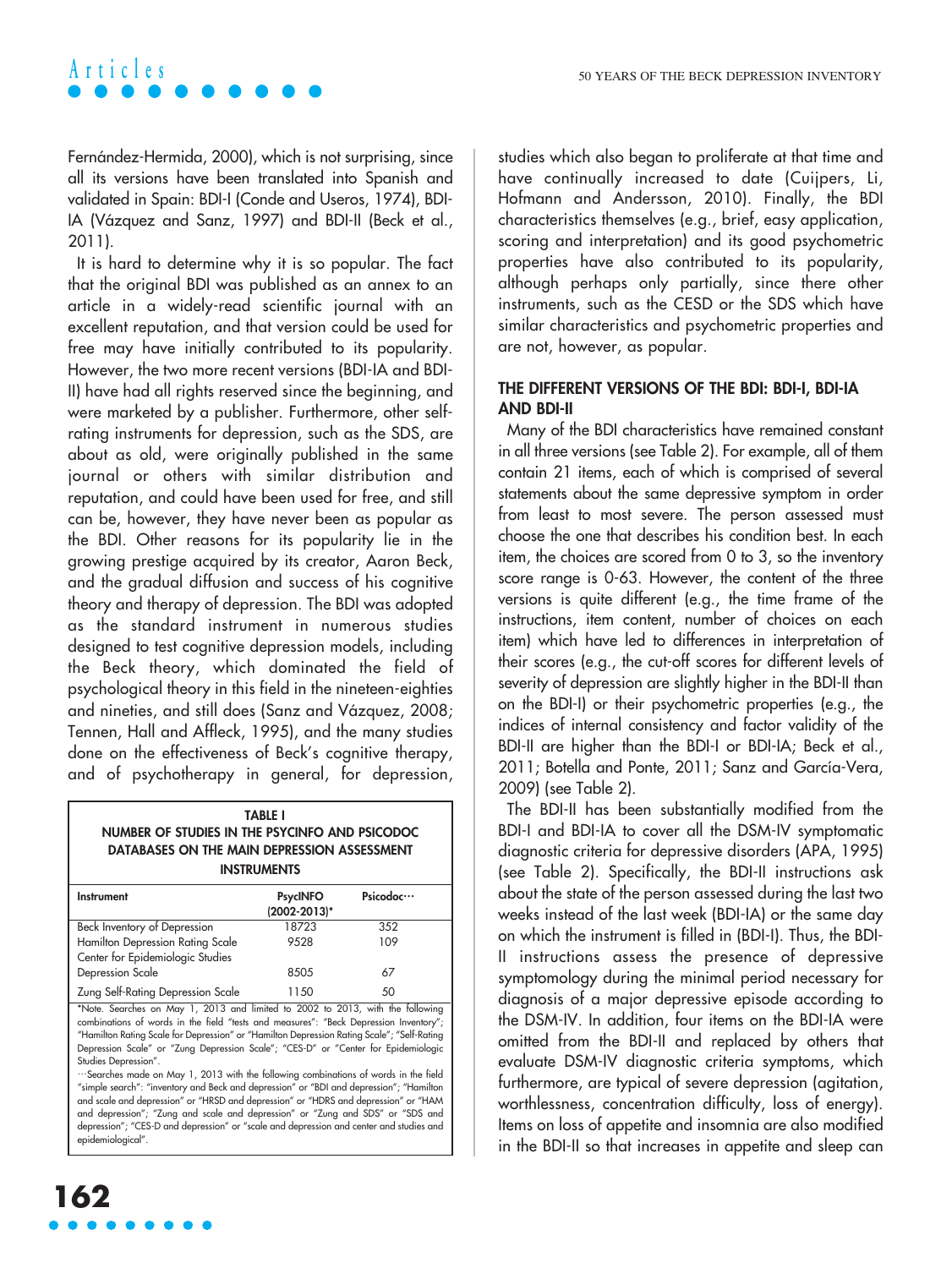be assessed, not only decreases, and modifications have been made in some of the statements in other items. For example, the BDI-IA item on lack of social interest has been changed to also include lack of interest in people or activities, so that this BDI-II item assesses more appropriately DSM-IV symptomatic criteria on loss of interest in all or almost all activities. In fact, there are only three items on the BDI-IA that were not modified for the BDI-II (punishment feelings, suicidal thoughts and loss of interest in sex), and it is therefore an important revision of the BDI-I and BDI-IA.

All these modifications seem to have achieved their purpose. An analysis of content validity of the most popular self-report questionnaires for evaluating clinical depression in adults in Spain revealed that the BDI-II was the only instrument that covered all the DSM-IV symptoms that define major depression episode and dysthymic disorder, and moreover, its items reflect only depressive symptoms, so its scores are not influenced by symptoms not involved in the depression construct (Sanz et al., 2013; see Table 3).

# JESÚS SANZ **Articles**

#### **THE SPANISH ADAPTATION OF THE BDI-II**

Given the improvements in the BDI-II over previous versions, a research group at the Complutense University of Madrid began studies for its validation in Spain in 2000 (Sanz, Navarro and Vázquez, 2003; Sanz, Perdigón and Vázquez, 2003; Sanz, García-Vera, Espinosa, Fortún and Vázquez, 2005; Sanz and García-Vera, 2009, 2013), which culminated in the Spanish adaptation of the instrument by that research group in collaboration with Pearson Clinical & Talent Assessment España who also published it (Beck et al., 2011).

The Spanish adaptation of the BDI-II is based on an exhaustive analysis of its psychometric properties of internal consistency reliability, convergent and discriminant validity, factor validity, and criterion validity in three samples of patients with psychological disorders totaling 712 patients, two samples of adults from the general population totaling 569 adults and two samples of university students totaling 727 students. These analyses consistently suggest in all the samples, that the Spanish adaptation of the BDI-II has good psychometric

| <b>TABLE 2</b><br><b>MAIN BDI VERSION SIMILARITIES AND DIFFERENCES</b> |                                                                      |                          |                           |  |
|------------------------------------------------------------------------|----------------------------------------------------------------------|--------------------------|---------------------------|--|
| <b>Characteristics</b>                                                 | <b>BDI or BDI-I</b>                                                  | <b>BDI-IA</b>            | <b>BDI-II</b>             |  |
| Year published                                                         | 1961                                                                 | 1979 (1978) <sup>°</sup> | 1996                      |  |
| $N^{\circ}$ of items                                                   | 21                                                                   | 21                       | 21                        |  |
| Nº choices per item                                                    | 10 items = $4$                                                       |                          |                           |  |
|                                                                        | $8$ items = 5                                                        | All items $=$ 4          | 19 items = $4$            |  |
|                                                                        | 1 item = $6$                                                         |                          | 2 items $= 7$             |  |
| $N°$ of items modified from the previous version                       |                                                                      | 15                       | 18                        |  |
| Instruction time frame                                                 | Today                                                                | Last week                | Last two weeks            |  |
| Range of item scores/total score                                       | $0 - 3/0 - 63$                                                       | $0 - 3/0 - 63$           | $0 - 3/0 - 63$            |  |
| Cut-off scores for severity of depression <sup>b</sup>                 | Normal = $0-9$                                                       | Minimal = $0-9$          | $Minimal = 0-13$          |  |
|                                                                        | Mild = $10-15$                                                       | Mild = $10-16$           | Mild = $14-19$            |  |
|                                                                        | Moderate = $16-23$                                                   | Moderate = $17-29$       | Moderate = $20-28$        |  |
|                                                                        | Severe = $24-63$                                                     | Severe = $30-63$         | Severe = $29-63$          |  |
| Spanish adaptation                                                     | Conde et al.                                                         | Vázquez and Sanz         | Sanz and Vázquez          |  |
|                                                                        | (1974)                                                               | (1991, 1997)             | (Beck et al., 2011)       |  |
| % coverage of major DSM-IV depression symptoms <sup>c</sup>            |                                                                      | 88.9%                    | 100%                      |  |
| % coverage of DSM-IV dysthymia symptoms <sup>c</sup>                   | 100%                                                                 |                          | 100%                      |  |
| % coverage of major CIE-10 depression symptoms <sup>c</sup>            | 90%                                                                  |                          | 100%                      |  |
| % coverage of CIE-10 dysthymia symptoms <sup>c</sup>                   | 75%                                                                  |                          | 75%                       |  |
| % of items that assess depressive symptoms <sup>c</sup>                | 95.2%                                                                |                          | 100%                      |  |
| Reliability of internal consistency <sup>d</sup>                       | 18-49 yrs old = .85                                                  |                          | University students = .87 |  |
|                                                                        | People $> 50$ yrs old = .80                                          |                          | Adults = $.88$            |  |
|                                                                        | Patients = $.86$<br>Patients = $.91$                                 |                          |                           |  |
| Factor validity <sup>e</sup>                                           |                                                                      | More variable internal   | More consistent internal  |  |
|                                                                        | structure (2, 3, 4 or more factors)<br>structure (usually 2 factors) |                          |                           |  |

Note. °Although the BDI-IA was copyrighted in 1978, it was published for the first time by Beck et al. (1979).

b The BDI-I cut-off scores appeared in Loeb, Feshbach, Beck and Wolf (1964; see also Bumberry, Oliver and McClure, 1978)

c Adapted from Sanz et al. (2013).

Reliability data on the BDI-I/BDI-IA for adults of different ages and for patients are from meta-analytical studies by Yin and Fan (2000) and Beck, Steer and Garbin (1988), respectively, while those for the BDI-II were calculated based on data in Beck et al. (2011), after calculating the mean, weighted by participant sample size, from 10 universities totaling 15,123 students e See Beck et al. (1988), Beck et al. (2011) and Sanz and García-Vera (2009).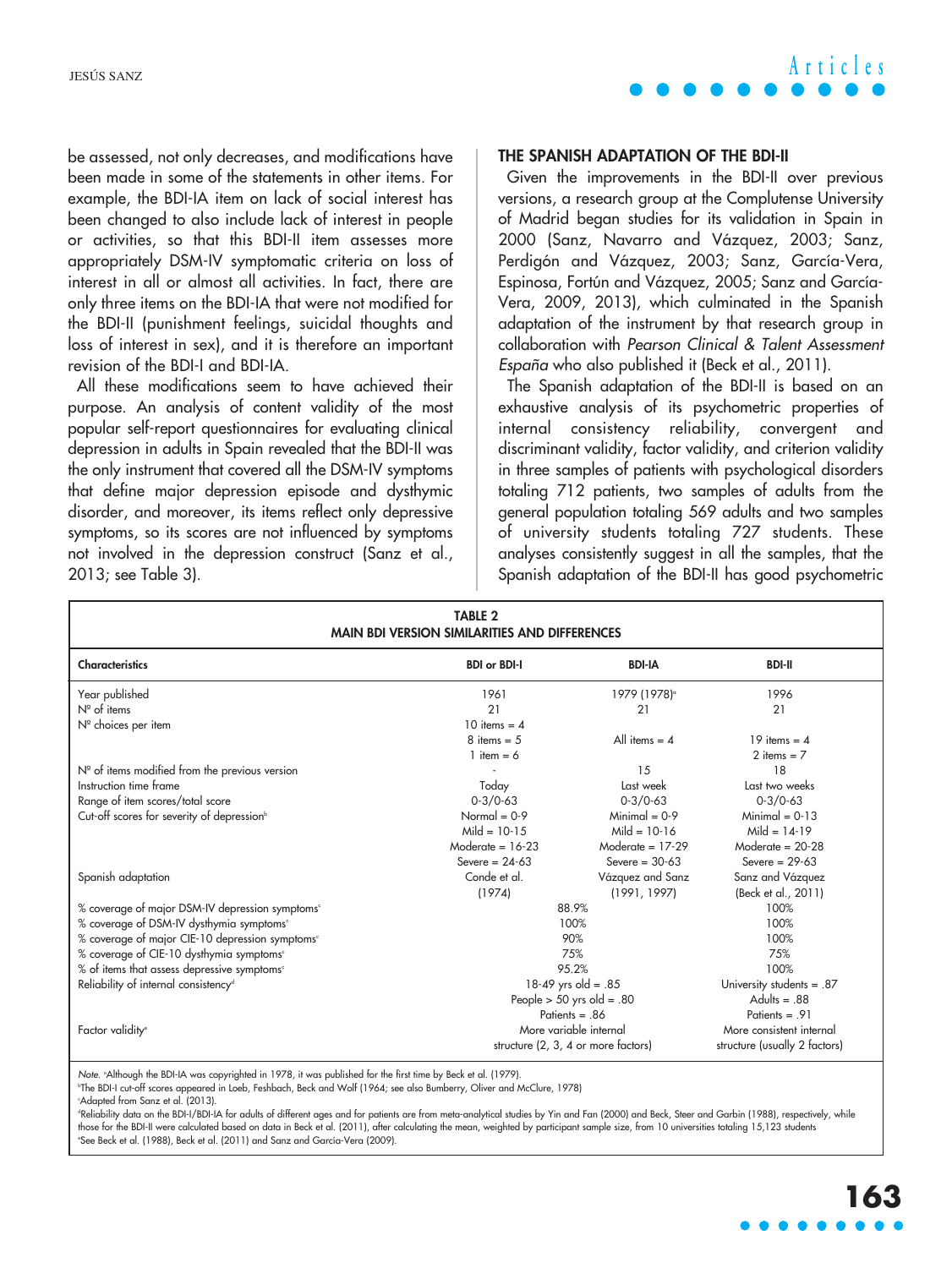# A **r** t i c l e s

indices for measuring the presence and severity of depressive symptomology, indices similar to those in the original version or the adaptations made in other countries (Beck et al., 2011). For the purposes of this study, some of these indices should be mentioned.

The Cronbach internal consistency reliability coefficients for patients with psychological disorders, adults from the general population and university students were .90, .87 and .89, respectively, all of which are excellent (3 .85; Prieto and Muñiz, 2000) and comparable to those found in studies with similar samples in other countries (see Table 4).

Concerning the criterion validity for distinguishing between contrasted groups, the total mean score for the BDI-II for patients with psychological disorders was significantly higher than for adults in the general population or university students (Beck et al., 2011). In fact, the overall severity of depression in patients was about double found in the non-clinical samples (see Table 5), which means, in terms of effect size, standardized mean differences (Cohen d) equal to 1.07 and 1.21, respectively, which may be considered large  $(d > 0.80)$ ; Cohen, 1988).

With respect to diagnostic validity, an analysis of the receiver operating characteristic curve or ROC curve, revealed adequate BDI-II diagnostic performance (area

| <b>TABLE 3</b><br><b>CORRESPONDENCE BETWEEN ITEMS IN THE MAIN DEPRESSION</b><br>QUESTIONNAIRES, SCALES AND INVENTORIES AND DSM-IV<br><b>DIAGNOSTIC CRITERIA FOR DEPRESSION</b><br>(ADAPTED FROM SANZ ET AL., 2013) |                                                                   |                                                                            |                        |  |
|--------------------------------------------------------------------------------------------------------------------------------------------------------------------------------------------------------------------|-------------------------------------------------------------------|----------------------------------------------------------------------------|------------------------|--|
| Instruments                                                                                                                                                                                                        | depression symptoms<br>that are covered by items covered by items | % DSM-IV major % DSM-IV dysthymic % items that assess<br>symptoms that are | depressive<br>symptoms |  |
| <b>BDI-II</b>                                                                                                                                                                                                      | 100%                                                              | 100%                                                                       | 100%                   |  |
| CES-D                                                                                                                                                                                                              | 88.9%                                                             | 85.7%                                                                      | 95%                    |  |
| MCMI-II/CC                                                                                                                                                                                                         | 77.8%                                                             | 57.1%                                                                      | 67.7%                  |  |
| MCMI-III/CC                                                                                                                                                                                                        | 66.7%                                                             | 71.4%                                                                      | 100%                   |  |
| MCMI-II/D                                                                                                                                                                                                          | 88.9%                                                             | 71.4%                                                                      | 100%                   |  |
| MCMI-III/D                                                                                                                                                                                                         | 44.4%                                                             | 42.8%                                                                      | 92.8%                  |  |
| MMPI-D                                                                                                                                                                                                             | 88.9%                                                             | 85.7%                                                                      | 45%                    |  |
| MMPI-2/D                                                                                                                                                                                                           | 88.9%                                                             | 85.7%                                                                      | 47.4%                  |  |
| MMPI-2/DEP                                                                                                                                                                                                         | 77.8%                                                             | 85.7%                                                                      | 75.8%                  |  |
| <b>SCL-90-R/D</b>                                                                                                                                                                                                  | 55.5%                                                             | 42.8%                                                                      | 84.6%                  |  |
| <b>SDS</b>                                                                                                                                                                                                         | 100%                                                              | 85.7%                                                                      | 90%                    |  |

Note. BDI-II: Beck Depression Inventory-II; CES-D: Center for Epidemiologic Studies Depression Scale; MCMI-II/CC and MCMI-III/CC: Millon Clinical Multiaxial Inventory Major Depression Scale; MCMI-II/D and MCMI-III/D: Millon Clinical Multiaxial Inventory Dysthymia Scale; MMPI-D and MMPI-2/D: Minnesota Multiphasic Personality Inventory Depression Scale; MMPI-2/DEP: Depression Scale based on content of Minnesota Multiphasic Personality Inventory-2; SCL-90-R/D: Symptom Checklist 90-Revised Depression Subscale; SDS: Zung Self-Rating Depression Scale.

under the ROC curve =  $.83$ ; adequate > 0.70; Swets, 1988) in detecting a major depressive disorder compared to a non-depressive mental disorder in a sample of patients with psychological disorders, as assessed by a structured diagnostic interview and a depression checklist (Beck et al., 2011). The diagnostic discrimination capacity of any instrument depends on the characteristics of the population on which it is used, so the differential diagnosis in a sample of patients with psychological disorders entails more difficulty than if it were intended to find people with depression in a nonclinical sample. For this, the ROC curve analysis showed high BDI-II diagnostic performance (area under the ROC curve =  $.91$ ; high > 0.90; Swets, 1988) for discriminating between university students with a major depression episode and students who were not depressed assessed by a structured diagnostic interview. These two analyses of diagnostic performance enabled identification of several cut-off points in the BDI-II with adequate indices of diagnostic validity for finding persons with clinical depression (e.g., sensitivity and specificity > 70%; positive and negative predictive values > 50%; kappa > .40; see Table 6).

#### **TABLE 4 RELIABILITY OF INTERNAL CONSISTENCE (CRONBACH'S ALPHA) OF THE BDI-II IN DIFFERENT SAMPLES AND WITH DIFFERENT ADAPTATIONS (ADAPTED FROM BECK ET AL., 2011)**

| Population/BDI-II adaptation               | Ν     | alpha |
|--------------------------------------------|-------|-------|
| Outpatients with mental disorders          |       |       |
| Original or adaptations to other countries | 2636  | .92   |
| Spanish adaptation <sup>o</sup>            | 712   | .90   |
| University students                        |       |       |
| Original or adaptations to other countries | 14396 | .87   |
| Spanish adaptation <sup>o</sup>            | 727   | .89   |
| Adults from the general population         |       |       |
| Original or adaptations to other countries | 3519  | .88   |
| Spanish adaptation <sup>®</sup>            | 569   | -87   |

Nota. "Mean coefficient of the samples on the Spanish adaptation of the BDI-II (Beck et al., 2011) after weighting them by sample size.

#### **TABLE 5 MEANS AND STANDARD DEVIATIONS OF BDI-II SCORES ON DIFFERENT SPANISH SAMPLES (ADAPTED FROM BECK ET AL., 2011)**

|                                    |     |       | SD    |
|------------------------------------|-----|-------|-------|
| Outpatients with mental disorders  | 712 | 1998  | 10.96 |
| University students                | 727 | 8 7 5 | 7.34  |
| Adults from the general population | 569 | 9.61  | 7 76  |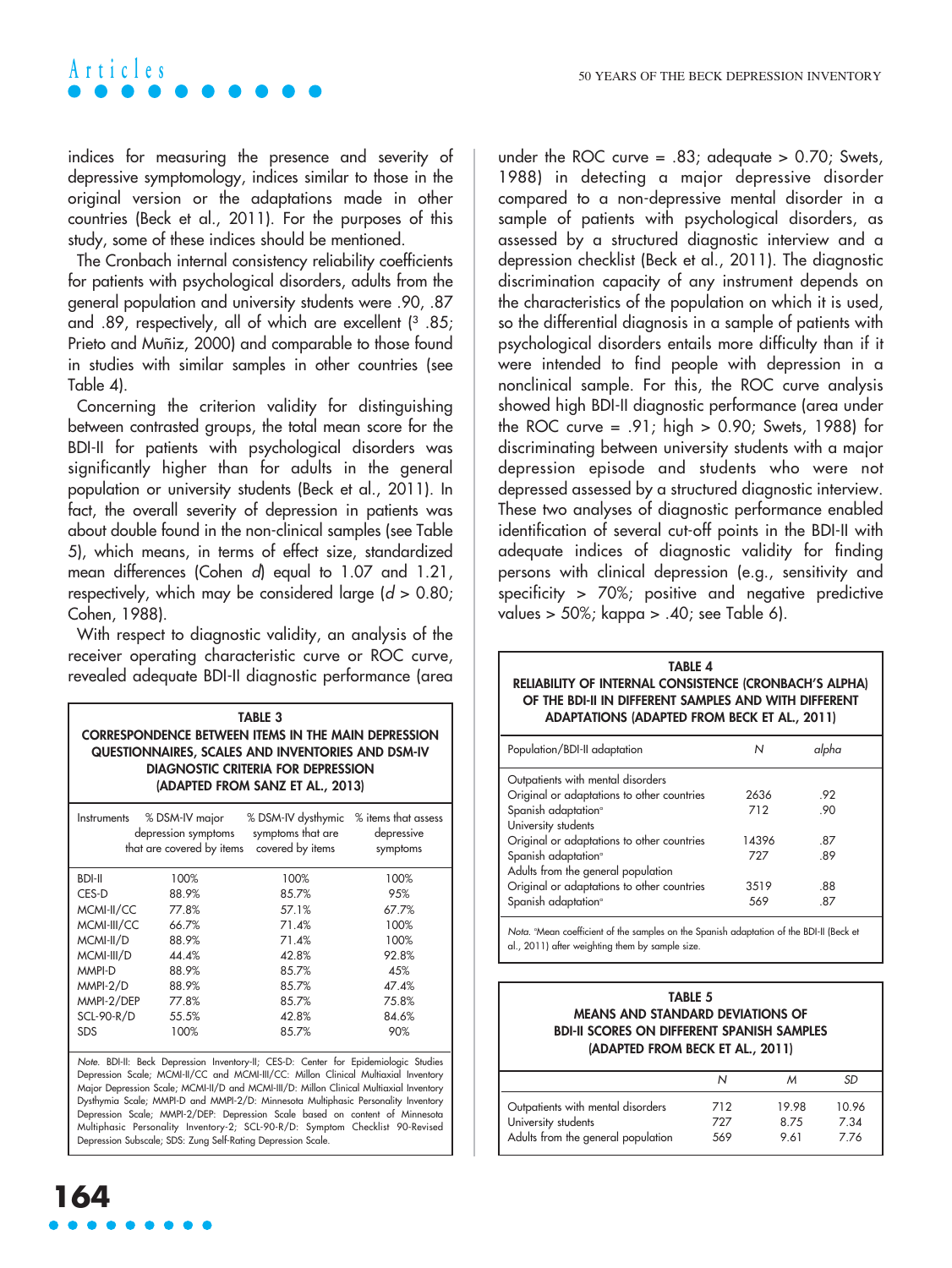### **RECOMMENDATIONS FOR USING THE SPANISH ADAPTATION OF THE BDI-II IN CLINICAL PRACTICE**

BDI score interpretation is usually based on cut-off scores defining different depressive symptom severity levels. The original BDI-II manual proposes the following: 0-13 shows minimal depression, 14-19 mild depression, 20-28 moderate depression and 29-63 severe depression (Beck et al., 1996). These scores were also used in the Spanish adaptation of the BDI-II, and an empirical study has recently shown its validity for distinguishing levels of severity of depression in Spanish patients with psychological disorders (Sanz, Gutiérrez, Gesteira and García-Vera, 2014).

Complementing this, BDI-II scores can be interpreted by comparing them with norms from a reference group. Sanz et al. (2014) provide tables of BDI-II percentile scores for patients with psychological disorders, adults in the general population and Spanish university students, which enable more precise assessment of the severity of depression.

Based on the psychometric properties of the Spanish adaptation of the BDI-II, interpretation guidelines may be proposed for two very important clinical goals: assessing the clinical significance of therapeutic changes and identifying persons with clinical depression.

### **ASSESSING THE CLINICAL SIGNIFICANCE OF THERAPEUTIC CHANGE**

Since the BDI contains only 21 items which can be answered in 5-10 minutes and they can be scored so easily and quickly that it can be done in 1-2 minutes, it is possible to apply the BDI repeatedly during the therapy to monitor patient progress and evaluate results of therapy. In this context, the BDI-II can assist in answering the question of whether the patient's depression is the same, has improved or has worsened or even if he as recovered, that is, if there has been a clinically significant reduction or increase in his depressive symptomology.

The statistical approach to clinical significance by Jacobson and Truax (1991), which assumes that a clinically significant change would mean the patient, who before therapy belonged to a dysfunctional population, returns to a functional population, can be used to do this. That is, the change would mean that the patient's BDI-II score is no longer in the BDI-II score distribution of a dysfunctional population (e.g., Spanish patients with psychological disorders) but the distribution of a functional population (e.g., the general Spanish population).

JESÚS SANZ **Articles**

To find out whether there has been a clinically significant change in a patient, the Jacobson and Truax method (1991; McGlinchey, Atkins and Jacobson, 2002) involves, in the first place, establishing a cut-off score which the patient must meet to go on from a dysfunctional distribution to a functional one. When the two distributions overlap, as is the case in the BDI-II (see Table 5), the best cut-off score (C) is the midpoint weighted between the functional and dysfunctional means:

$$
C = \frac{(DT_n \times M_p) + (DT_p \times M_n)}{(DT_n + DT_n)}
$$

where  $DT<sub>n</sub>$  and  $DT<sub>n</sub>$  represent the standard deviations for the BDI-II of the normal population and patients, respectively, and  $M<sub>n</sub>$  and  $M<sub>n</sub>$  are the means for the BDI-II of the normal population and patients, respectively.

In the second place, the method involves estimating whether the change indicated by the scores on an instrument such as the BDI-II is not due to measurement error, but reliably shows a real change in the patient's depressive symptomology. A reliable change index is proposed for this (RCI) which takes the standard error of the difference between the two scores on the instrument  $(S_{di}$ , depending on its standard error of measurement (Se), which in turn, depends on its reliability  $(r<sub>xx</sub>)$ :

$$
RCI = \frac{x_2 - x_1}{s_{dif}}
$$

| TABLE 6                                            |
|----------------------------------------------------|
| DIAGNOSTIC PERFORMANCE INDICES OF BDI-II SCORES IN |
| FINDING PERSONS WITH DEPRESSIVE DISORDERS (ADAPTED |
| FROM BECK ET AL., 2011)                            |
|                                                    |

|                                                       | <b>BDI-II Score Sensitivity Specificity</b> |       | Positive<br>predictive value predictive value | Negative | Kappa |
|-------------------------------------------------------|---------------------------------------------|-------|-----------------------------------------------|----------|-------|
| Sample of university students ( $N=165$ )             |                                             |       |                                               |          |       |
| 12                                                    | 9294                                        | 84.15 | 35.27                                         | 99.23    | .44   |
| 19                                                    | 57 14                                       | 96.72 | 61.54                                         | 96.09    | .56   |
| Sample of outpatients with mental disorders $(N=171)$ |                                             |       |                                               |          |       |
| 15                                                    | 94.12                                       | 46.72 | 30.48                                         | 96.97    | .23   |
| 22                                                    | 82.35                                       | 73.72 | 43.75                                         | 94.39    | .42   |
| 30                                                    | 55.88                                       | 91.24 | 61.29                                         | 89.29    | .49   |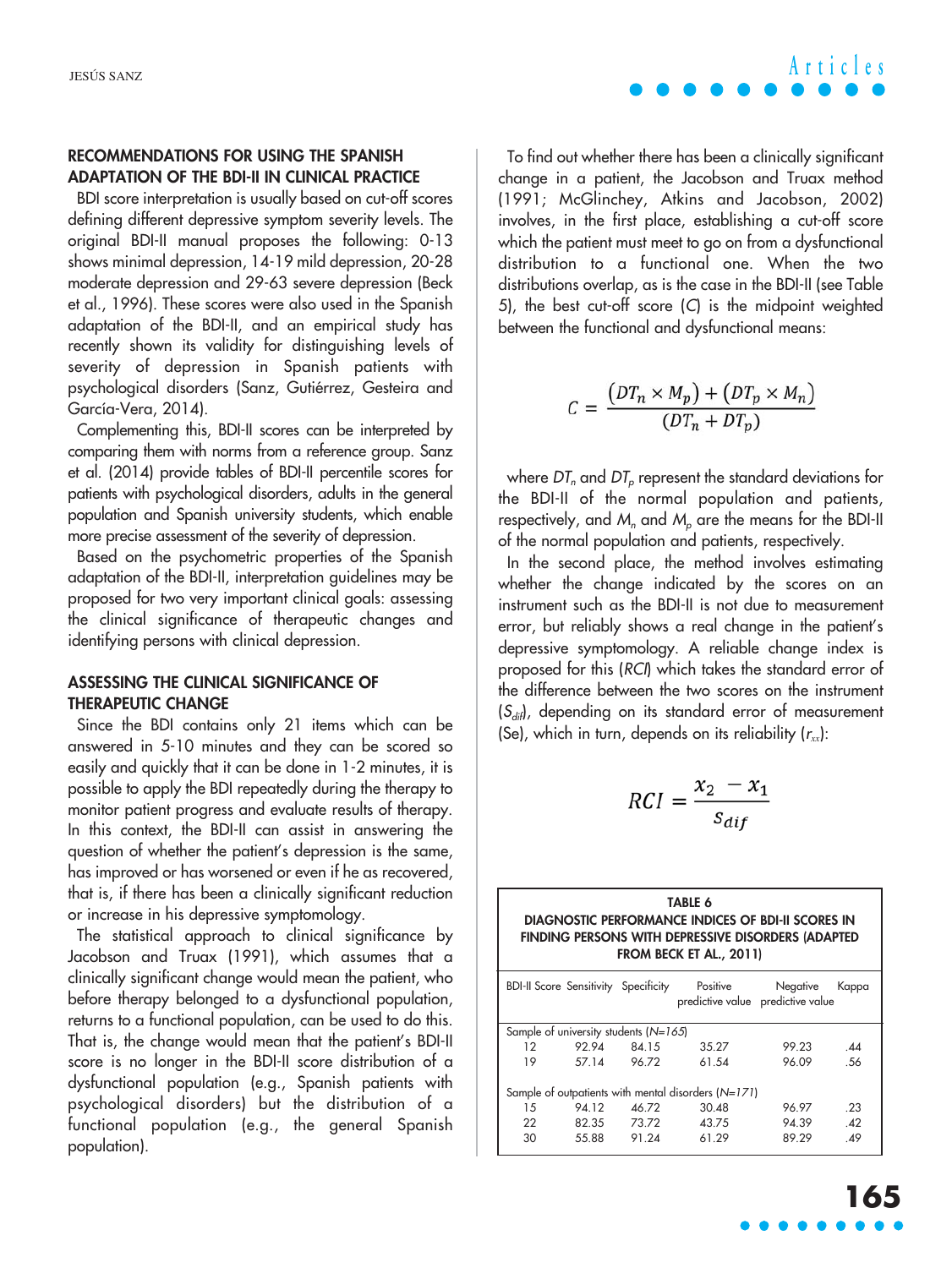# **Articles**

$$
s_{dif} = \sqrt{2(s_e)^2} = \sqrt{2(s_x\sqrt{(1 - r_{xx})})^2}
$$

Where  $x_2$  would be the score on the BDI-II of a patient at any given time (e.g., post treatment),  $x_1$  the score on the BDI-II at any previous given moment (e.g., pre-treatment), and <sup>s</sup>*<sup>x</sup>* the standard deviation of the scores on the BDI-II in the patient population and  $r_{xx}$  the reliability of internal consistency of the BDI-II in this population. The standard error of the difference between the two scores  $(S_{di}$ ) would describe the distribution amplitude of the change scores that would be expected if there were no real change, so an RCI over 1.96 would not be very likely (p< .05), which would happen if there were no real change. Each patient, then, should pass that RCI to demonstrate that his change is not due to BDI-II measurement errors:

$$
RCI > 1.96 \Rightarrow \frac{x_2 - x_1}{s_{dif}} > 1.96 \Rightarrow x_2 - x_1 > s_{dif} \times 1.96
$$

Based on these two criteria, the Jacobson-Truax method (McGlinchey et al., 2002) classifies a patient as recovered if his score on an instrument has surpassed both the RCI of 1.96 and the C score, improved if the score has surpassed the RCI of 1.96, but not the C score, unchanged if the score has not surpassed either of the two criteria, and worsened if the score has surpassed the RCI of 1.96, but in the direction of worsening.

With the data from the Spanish adaptation of the BDI-II (see Tables 4 and 5) the C score and the change with an RCI of 1.96 would be:

$$
C = \frac{(7.76 \times 19.98) + (10.96 \times 9.61)}{(7.76 + 10.96)} = 13.91
$$

$$
s_{dif} = \sqrt{2 \left( 10.96 \sqrt{(1 - .90)} \right)^2} = 4.89
$$

$$
x_2 - x_1 > 4.89 \times 1.96 \Rightarrow x_2 - x_1 > 9.58
$$

Therefore, with this adaptation, a patient whose score on the BDI-II goes down 10 points or more and is less than 14 may be considered recovered from his depression; if his score goes down 10 points or more, but does not reach 14, he may be considered improved; if his score does not go down 10 points and does not reach 14, he may be considered unchanged, and if the score shows a 10-point or more increase he could be considered to have worsened.

However, it is important to remember that evaluation of the patient's condition should take other criteria about his depression into account (e.g., to talk about recovery, the score would have to be < 14 on the BDI-II for at least two months) and relevant information on any other patient problems and disorders, such as how well he functions on the job or in his usual social activities, or relates to others, etc.

#### **IDENTIFYING PERSONS WITH CLINICAL DEPRESSION**

Although BDI-II is not an instrument designed to diagnose depressive disorders, the information it provides can be helpful in identifying persons with a probable depressive disorder for later confirmation with a more adequate instrument (e.g., a structured diagnostic interview) or serve as a source of additional information that could assist in diagnosing a depressive disorder. The diagnostic performance indices in Table 6 can be used for this. Thus when the Spanish adaptation of the BDI-II is used for screening with later confirmation of the diagnosis in cases identified by the inventory, it is recommended that highly sensitive cut-off scores be chosen. That is, one that is able to detect a depressive disorder in patients who really have it to ensure that no patient who has this disorder remains undetected. In this case, it is preferable to commit a false positive error, since this error would then be easy to correct by later diagnostic confirmation, than a false negative error, since a person with a depressive disorder would not be reevaluated and would go unnoticed. For the nonclinical Spanish population, the cut-off would be equal to or higher than 12, since this score, with an adequate specificity index (>70%) and diagnostic concordance (kappa > .40), could detect 93% of the persons who have a major depressive episode (see Table 6). For the Spanish population of patients with psychological disorders, although the cut-off score of 15 would have a sensitivity of 93%, its specificity and diagnostic concordance would not be adequate (<70% and < .40, respectively; see Table 6), so it would be more recommendable to use a cut-off score of 22, which could detect 82% of patients with depressive disorders showing adequate specificity (74%) and diagnostic concordance (.42) at the same time.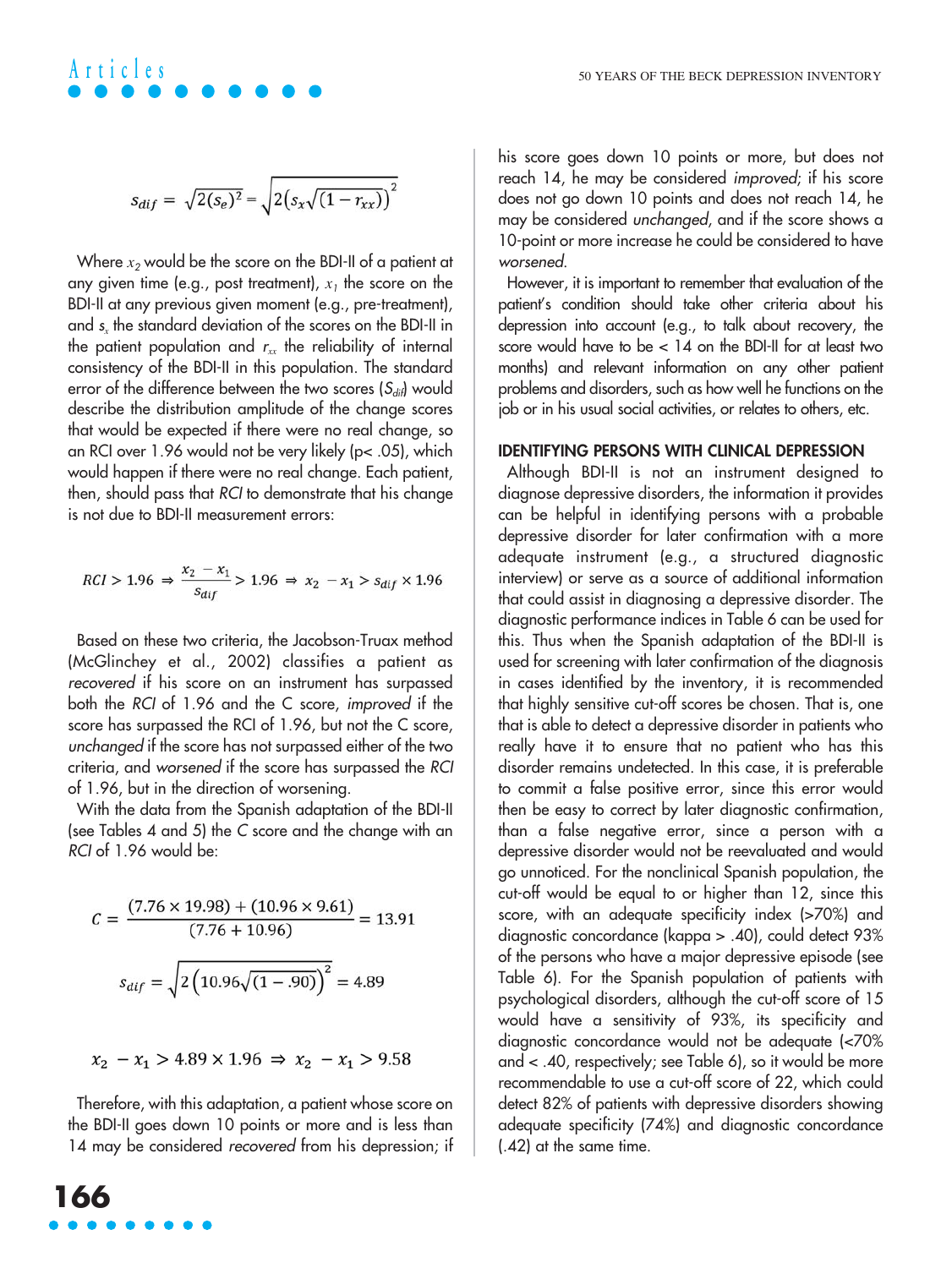When the Spanish adaptation of the BDI-II is used to assist in diagnosing a depressive disorder suspected from information from other instruments, it is recommendable to select highly specific cut-off scores, that is, with a high capacity for finding absence of depressive disorder in persons who really do not have it, ensuring that a patient who is diagnosed with it really does have the disorder (it is preferable to commit a false negative error than false positive). In this regard, it would be recommendable for this score to have a positive predictive value over 50% since it indicates that for a person with that score the probability of having a truly major depressive disorder is over 50%. For nonclinical and clinical Spanish populations, those cut-off scores would be equal to or higher than 19 and 30 respectively, since those scores, with adequate diagnostic concordance indices (kappa > .40), would show specificities over 90% and positive predictive values of 61% (see Table 6).

### **CONCLUSIONS**

In an article published in 2010 on the use of tests in Spain, Muñiz and Fernández-Hermida underlined the wide use of the BDI even though it was an instrument that had not yet been marketed in Spain, and recommended that "It would be highly advisable for this test, which is so widely used by professionals, to be subject to a more systematic and rigorous validation process in our country" (pp. 116-117). Fortunately, one year later, on the 50<sup>th</sup> anniversary of its first publication, the recommendation of Muñiz and Fernández-Hermida was followed, and Spanish professionals now have a Spanish adaptation of the latest version of the BDI, the BDI-II, an adaptation which is the fruit of a systematic and rigorous validation process, and is now being marketed (Beck et al., 2011). The BDI-II shows substantial modifications over the BDI-I and BDI-IA. It is designed to assess DSM-IV diagnostic symptoms for depressive disorders, and in fact, among the self-rating instruments most widely used in Spain for assessing depression in adults, the BDI-II is the only one that covers all of the DSM-IV symptoms of major depressive episode and dysthymia. Furthermore, the BDI-II shows higher internal consistency and factor validity indices than the BDI-I or BDI-IA. The Spanish adaptation of the BDI-II also shows good reliability and validity indices in clinical and nonclinical samples, indices that enable useful guidelines and cut-off points to be suggested for assessing the severity of depression, evaluating the

clinical significance of therapeutic changes, screening persons with depression and assisting in the differential diagnosis of depressive disorders.

# **REFERENCES**

- American Psychiatric Association (1995). DSM-IV. Manual diagnóstico y estadístico de los trastornos mentales [DSM-IV. Diagnostic and Statistical Manual of Mental Disorders]. Barcelona: Masson. (Orig. 1994).
- Beck, A. T., Rush, A. J., Shaw, B. F., y Emery, G. (1979). Cognitive therapy of depression. New York: Guilford. (Spanish translation in Bilbao: DDB, 1983).
- Beck, A. T., and Steer, R. A. (1993). Beck Depression Inventory. Manual. San Antonio, TX: The Psychological Corporation.
- Beck, A. T., Steer, R. A., y Brown, G. K. (1996). BDI-II. Beck Depression Inventory-Second Edition manual. San Antonio, TX: The Psychological Corporation.
- Beck, A. T., Steer, R. A., y Brown, G. K. (2011). Manual. BDI-II. Inventario de Depresión de Beck-II [Manual. BDI-II. Beck Depression Inventory-II] (Spanish adaptation: Sanz, J., and Vázquez, C.). Madrid: Pearson.
- Beck, A. T., Steer, R. A., y Garbin, M. G. (1988). Psychometric properties of the Beck Depression Inventory: Twenty-five years of evaluation. Clinical Psychology Review, 8, 77-100.
- Beck, A. T., Ward, C. H., Mendelson, M., Mock, J., and Erbaugh, J. (1961). An inventory for measuring depression. Archives of General Psychiatry, 4, 561- 571.
- Botella, J., and Ponte, G. (2011). Effects of the heterogeneity of the variances on reliability generalization: An example with the Beck Depression Inventory. Psicothema, 23, 516-522.
- Bumberry, W., Oliver, J., and McClure, J. N. (1978). Validation of the Beck Depression Inventory in a university population using psychiatric estimate as the criterion. Journal of Consulting and Clinical Psychology, 46, 150-155.
- Cohen, J. (1988). Statistical power analysis for the behavioral sciences, 2<sup>nd</sup> ed. Hillsdale, NJ: LEA.
- Conde, V., and Useros, E. (1974). El inventario para la medida de la depresión de Beck [The Beck Depression Inventory]. Revista de Psiquiatría y Psicología Médica de Europa y América Latina, 12, 153-167.
- Cuijpers, P., Li, J., Hofmann, S. G., and Andersson, G.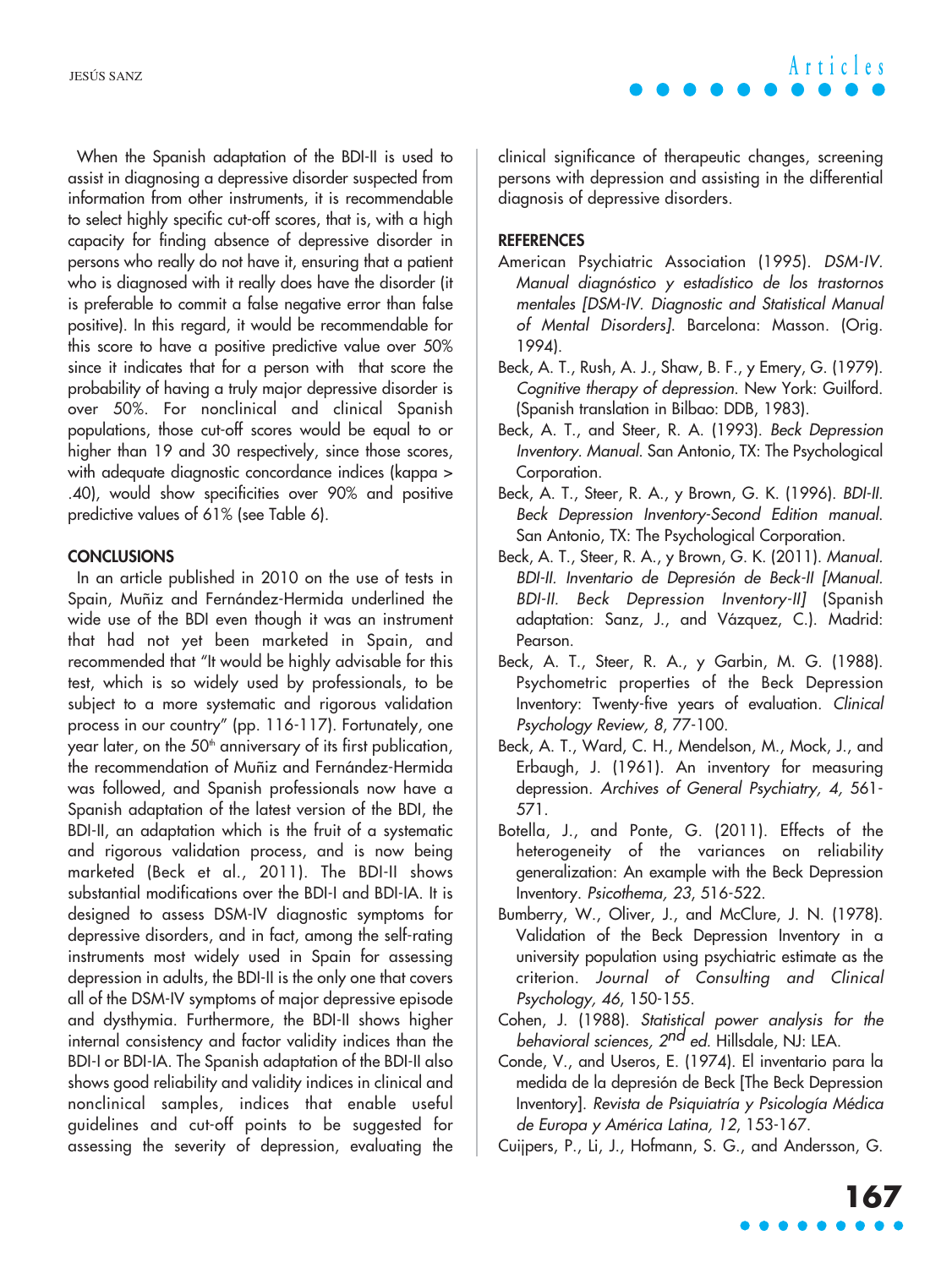# **Articles**

(2010). Self-reported versus clinician-rated symptoms of depression as outcome measures in psychotherapy research on depression: A meta-analysis. Clinical Psychology Review, 30, 768-778.

- Hamilton, M. (1960). A rating scale for depression. Journal of Neurology, Neurosurgery, and Psychiatry, 23, 56-61.
- Jacobson, N. S., and Truax, P. (1991). Clinical significance: A statistical approach to defining meaningful change in psychotherapy research. Journal of Consulting and Clinical Psychology, 59, 12-19.
- Loeb, A., Feshbach, S., Beck, A. T., and Wolf, A. (1964). Some effects of reward upon the social perception and motivation of psychiatric patients varying in depression. Journal of Abnormal and Social Psychology, 68, 609-616.
- McGlinchey, J. B., Atkins, D. C., and Jacobson, N. S. (2002). Clinical significance methods: Which one to use and how useful are they? Behavior Therapy, 33, 529-550.
- Muñiz, J., and Fernández-Hermida, J. R. (2000). La utilización de los test en España [Use of tests in Spain]. Papeles del Psicólogo, 76, 41-49.
- Muñiz, J., and Fernández-Hermida, J. R. (2010). La opinión de los psicólogos españoles sobre el uso de los tests [The opinion of Spanish psychologists on the use of tests]. Papeles del Psicólogo, 31, 108-121.
- Nezu, A. M., Nezu, C. M., Friedman, J., and Lee, M. (2009). Assessment of depression. In I. H. Gotlib and C. L. Hammer (Eds.), Handbook of depression (2ª ed.) (pp. 44-68). New York, NY: Guilford Press.
- Prieto, G., and Muñiz, J. (2000). Un modelo para evaluar la calidad de los tests utilizados en España [A model for assessing the quality of tests used in Spain]. Papeles del Psicólogo, 77, 65-71.
- Radloff, L. (1977). The CES-D Scale: A self-report depression scale for research in the general population. Applied Psychological Measurement, 1, 385-401.
- Sanz, J., and García-Vera, M. P. (2009). The Beck Depression Inventory-second edition (BDI-II): Factor congruence and generalizability of its indexes of internal consistency. In E. Rehulka (Ed.), School and Health 21. General issues in Health Education (pp. 331-342). Brno: MSD.
- Sanz, J., and García-Vera, M. P. (2013). Rendimiento diagnóstico y estructura factorial del Inventario para la Depresión de Beck-Segunda Edición (BDI-II)

[Diagnostic performance and factor structure of the Beck Depression Inventory-Second Edition (BDI-II)]. Anales de Psicología, 29, 66-75.

- Sanz, J., García-Vera, M. P., Espinosa, R., Fortún, M., and Vázquez, C. (2005). Adaptación española del Inventario para la Depresión de Beck-II (BDI-II): 3. Propiedades psicométricas en pacientes con trastornos psicológicos [Spanish adaptation of the Beck Depression Inventory-II (BDI-II): Psychometric properties in patients with psychological disorders] Clínica y Salud, 16, 121-142.
- Sanz, J., Gutiérrez, S., Gesteira, C., and García-Vera, M. P. (2014). Criterios y baremos para interpretar el "Inventario de Depresión de Beck-II" (BDI-II) [Criteria and scales for interpreting the Beck Depression Inventory-II (BDI-II)]. Behavioral Psychology/Psicología Conductual, 22, 37-59.
- Sanz, J., Izquierdo, A., and García-Vera, M. P. (2013). Una revisión desde la perspectiva de la validez de contenido de los cuestionarios, escalas e inventarios autoaplicados más utilizados en España para evaluar la depresión clínica en adultos [A review of the questionnaires, scales and self-rating inventories most widely used in Spain for evaluating clinical depression in adults from the perspective of content validity]. Psicopatología Clínica, Legal y Forense, 13.
- Sanz, J., Navarro, M. E., and Vázquez, C. (2003). Adaptación española del Inventario para la Depresión de Beck-II (BDI-II): 1. Propiedades psicométricas en estudiantes universitarios [Spanish adaptation of the Beck Depression Inventory-II (BDI-II): Psychometric properties in university students]. Análisis y Modificación de Conducta, 29, 239-288.
- Sanz, J., Perdigón, L. A., and Vázquez, C. (2003). Adaptación española del Inventario para la Depresión de Beck-II (BDI-II): 2. Propiedades psicométricas en población general [Spanish adaptation of the Beck Depression Inventory-II (BDI-II): Psychometric properties in the general population]. Clínica y Salud, 14, 249- 280.
- Sanz, J., and Vázquez, C. (2008). Trastornos del estado de ánimo: teorías psicológicas [Mood Disorders: Psychological theories]. In A. Belloch, B. Sandín and F. Ramos (Eds.), Manual de Psicopatología, vol. 2. [Psychopathology Manual, vol. 2] Revised edition (pp. 271-298). Madrid: McGraw-Hill.
- Swets, J. (1988). Measuring the accuracy of diagnostic systems. Science, 240, 1285-1293.